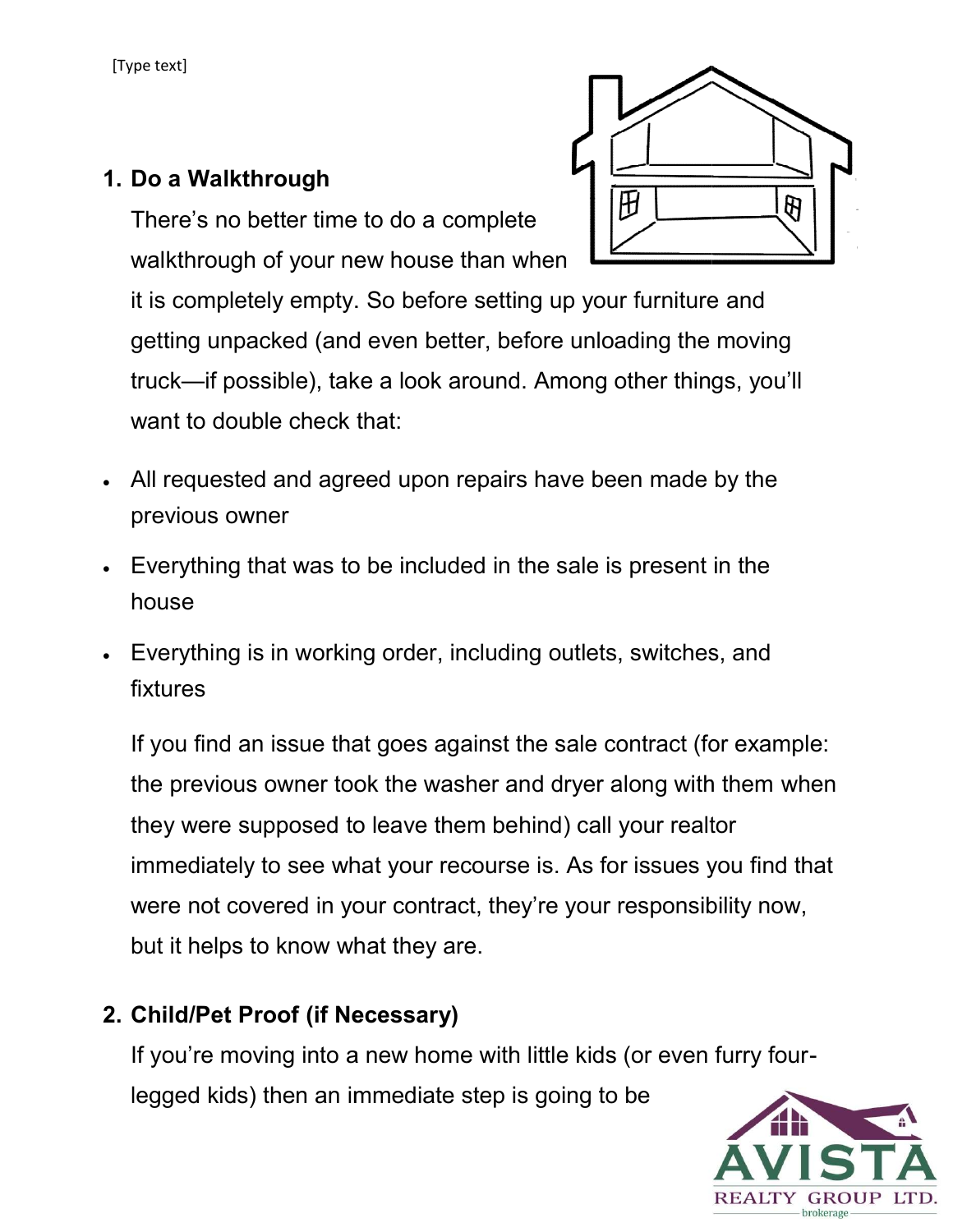doing some initial child proofing to keep everyone safe until you can put your full setup into place. That could even mean creating a separate, kid-free/pet-free zone for discarded packing materials and checking all windows to make sure they're securely closed and don't have any long hanging cords coming off of the blinds. And of course, keep anything dangerous glassware, etc.—far out of reach of little hands. king all windows to make sure they're securely closed<br>any long hanging cords coming off of the blinds. And<br>anything dangerous—box cutters, cleaning supplies,

### 3. Figure Out What's Going Where

You'll save yourself a lot of time and trouble when moving into a new home if you make a plan of attack for setting everything up instead of just winging it. This is particularly true for large and heavy items like furniture. While you do probably already have a basic idea of what goes in what room, give yourself a moment to think about exactly how you'd like the set up to look. You can make changes later on of course, but going into this task with a general plan is always going to make the job easier. glassware, etc.—far out of reach of little hands.<br> **Figure Out What's Going Where**<br>
You'll save yourself a lot of time and trouble when moving into a<br>
home if you make a plan of attack for setting everything up instea<br>
of rate, kid-free/pet-free zone for discarded packing mate<br>ving all windows to make sure they're securely closed<br>any long hanging cords coming off of the blinds. And<br>anything dangerous—box cutters, cleaning supplies,<br>ware, et

## 4. Make Sure That Your Utilities Are Set Up

Hopefully you took care of arranging for your ready for you before moving into your new home, in which case now is the time to make sure that everything is ready to go and working properly. On moving day, verify that your



electric, gas, water, heating and cooling, phone, and internet are set up.

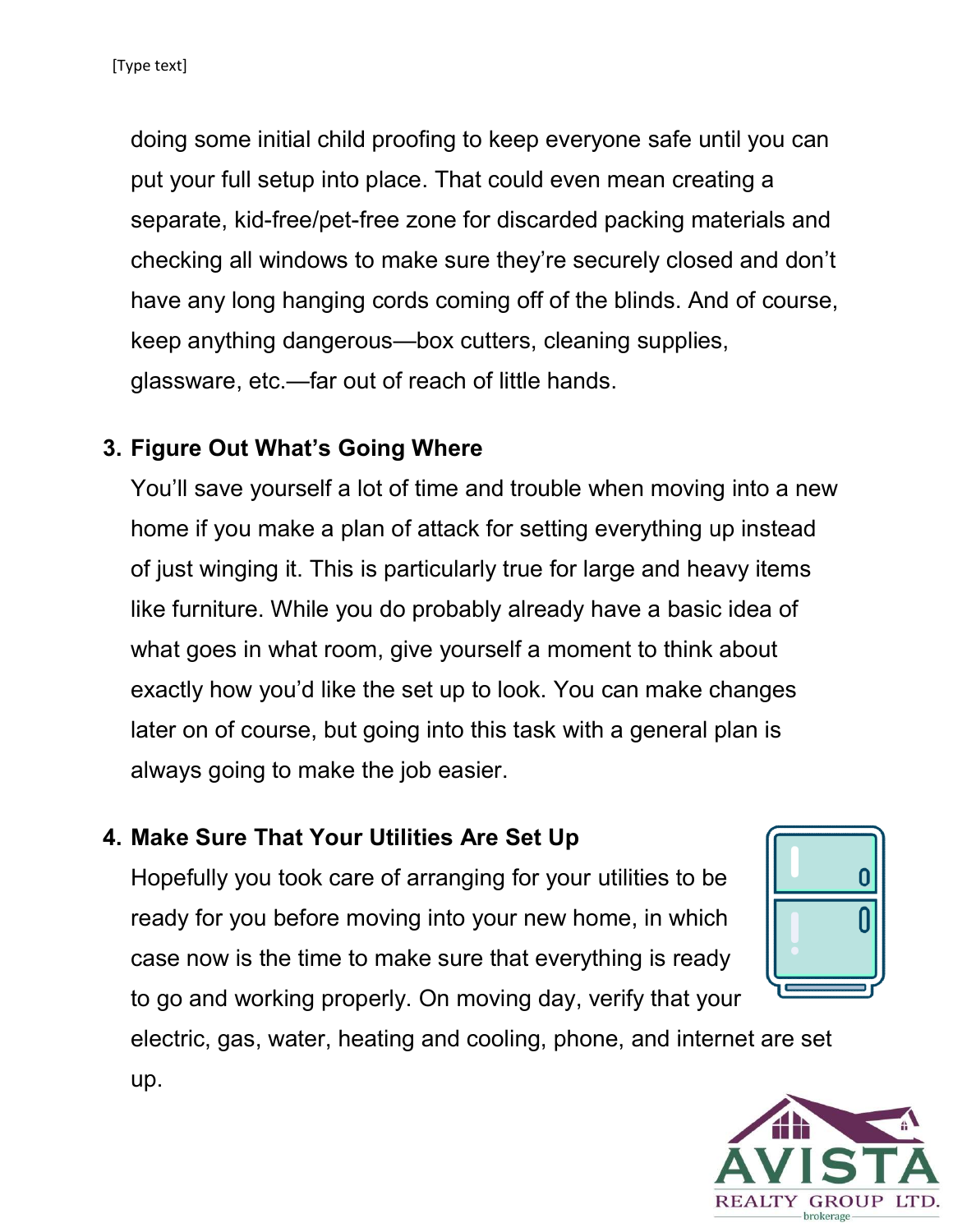Then call your local waste management facility to ensure that your<br>new home is set up for garbage pickup as well. new home is set up for garbage

### 5. Locate the Fuse Box and Water Valve Box and

The fuse box and water valve are two things that you don't want to<br>end up looking for when you really need them. It's much better to end up looking for when you really need them. It's much better to identify their locations now so that if your power goes out or you need to turn off the water for some reason you'll be able to make your way there directly. As a rule of thumb, your fuse box will likely be in your basement, garage, or a storage room, whereas you can usually find your home's water valve located somewhere around the need to turn off the water for some reason you'll be able to make<br>your way there directly. As a rule of thumb, your fuse box will likely<br>be in your basement, garage, or a storage room, whereas you can<br>usually find your hom do a final water reading and submit it on the day of closing. final end up looking for when you really need them. It's much better to<br>identify their locations now so that if your power goes out or you<br>need to turn off the water for some reason you'll be able to make<br>your way there directly

### 6. Do a Deep Clean

The last thing you probably want to do after going through the moving process is clean your new home from top to bottom, but right after moving is the best time to do it. If you just don't have the time or inclination to stick on your cleaning gloves and grab a mop right now (and we don't blame you), consider calling in professional cleaners instead. Whether you pay in time or expense, starting out life in your new home in a clean state is more than worth it. last thing you probably want to do after going through the<br>ing process is clean your new home from top to bottom, but right<br>moving is the best time to do it. If you just don't have the time



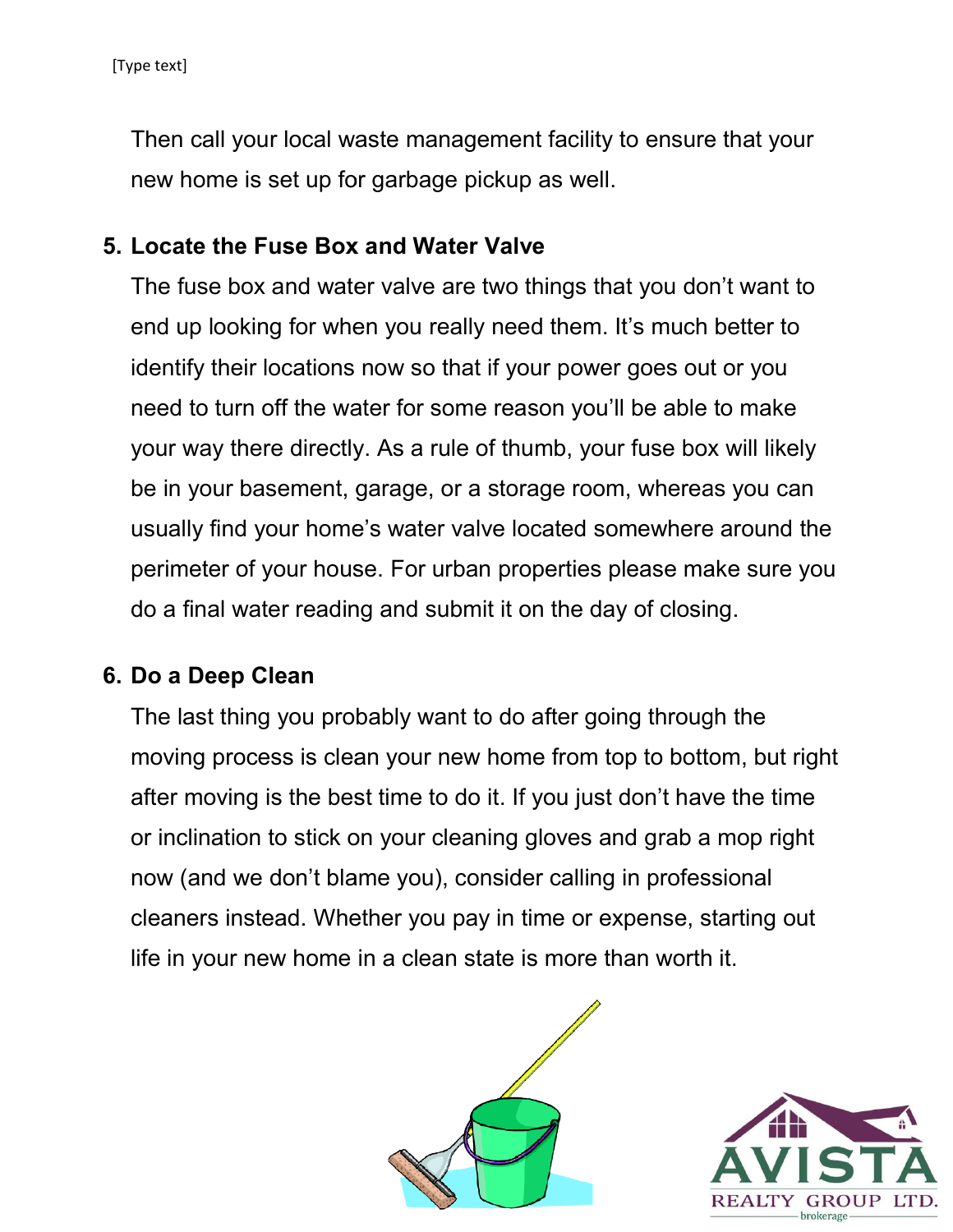#### [Type text]

### 7. Prioritize Repairs

Unless you are moving into a new home that didn't have any previous owners, chances are you're going to have some repair projects. You should have a general idea already have any previous owners, chances are you're going thave some repair projects. You should have a general idea already<br>of what these are from your home inspection, but it doesn't hurt to walk around on your own and get a handle of what needs to be done and what tops the list in terms of priorities. While you don't necessarily need to get to work on these repairs right away (there will be plenty of time for that after you're settled in), making a list of what needs to get done and in what order you intend to do it will help you put your repair needs into perspective and give you a better footing for when it's actually time to get the ball rolling. walk around on your own and get a handle of what needs to be done<br>and what tops the list in terms of priorities. While you don't<br>necessarily need to get to work on these repairs right away (there<br>will be plenty of time for ese are from your home inspection, but it doesn't hurt to<br>nd on your own and get a handle of what needs to be dor<br>tops the list in terms of priorities. While you don't<br>ly need to get to work on these repairs right away (th

### 8. Change Your Locks

It is always good practice to change the locks on your new home. Even if you're not concerned about the previous owner, you never know who



might have a key. This is definitely one of those areas where it's better to be safe than sorry, so schedule a locksmith to come by or, if you feel comfortable doing it, change the locks yourself the locks on all doors leading between the interior and exterior of your home, as well as on the windows. It's a small expense to pay for a lot of peace of mind. tter footing for when it's actually time to get the ball rolling.<br> **ange Your Locks**<br>
s always good practice to change the locks on<br>
ur new home. Even if you're not concerned<br>
out the previous owner, you never know who<br>
gh

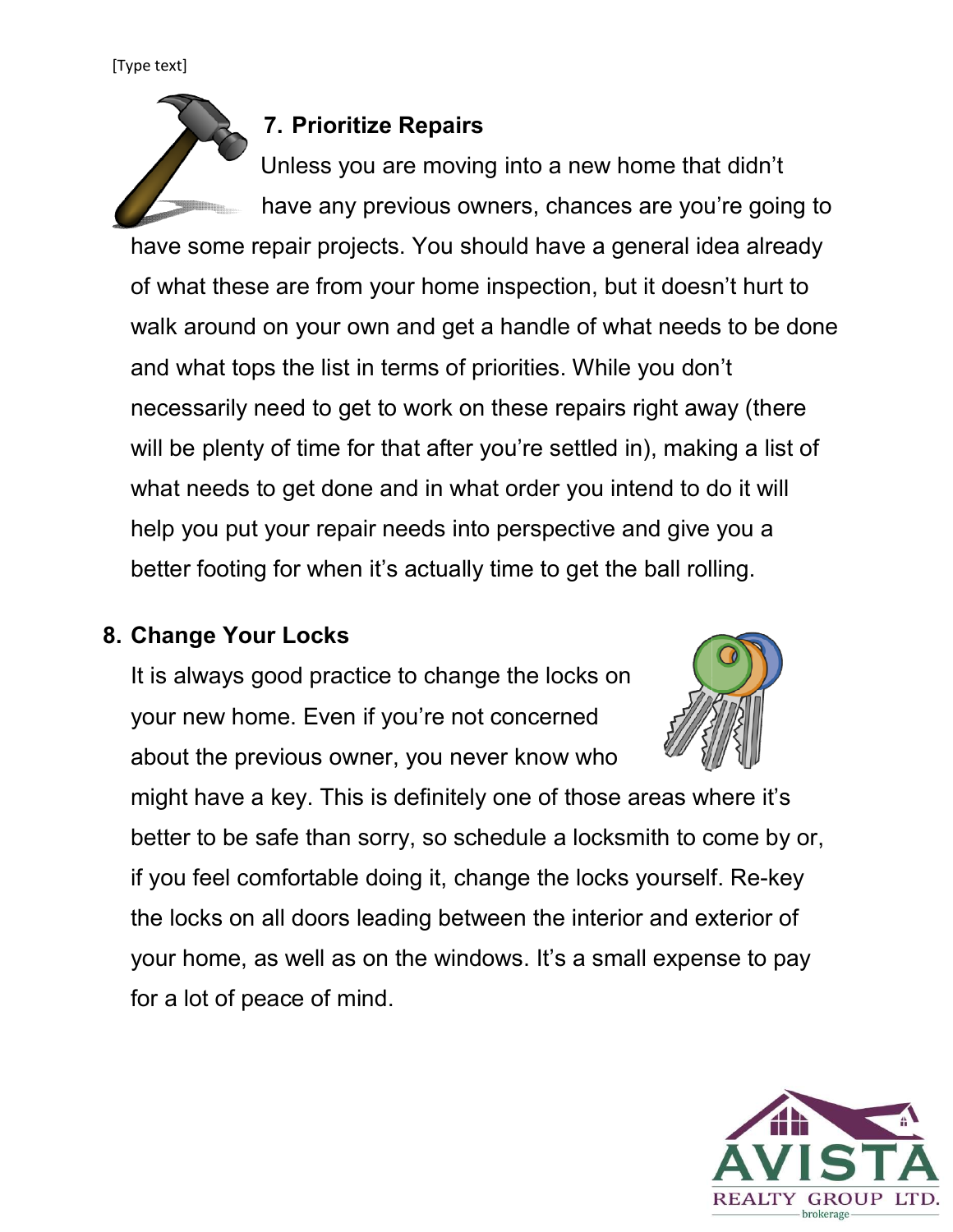## 9. Change Your Address

You may have already set up a change of address with the post office before moving

day, but if you haven't yet then now is the time. Be sure to notify others of your move as well, including friends and family, subscription services, your bank, any loan providers you have, and anyone else who sends you regular correspondence or bills. See our 2022 Utilities List here: https://avistarealty.ca/wpcontent/uploads/2022/01/PDF-Updated-Utilities-List-2022-1.pdf to view a checklist of who you should contact before moving day. If you've moved to a new province then you're also going to need to contact your department of motor vehicles to arrange for a new driver's license and an updated vehicle registration.

## 10. Meet Your Neighbours

Meeting your neighbours is a lot easier—and less awkward—to do right when you've moved in. And in addition to getting yourself off on the right foot in your new neighbourhood, meeting your neighbours is helpful for starting to learn about your community and for getting recommendations for local services if you need them. You don't need to go door to door, but do make a point of introducing yourself the first time that you run into a new neighbour. A little friendliness will definitely go a long way.